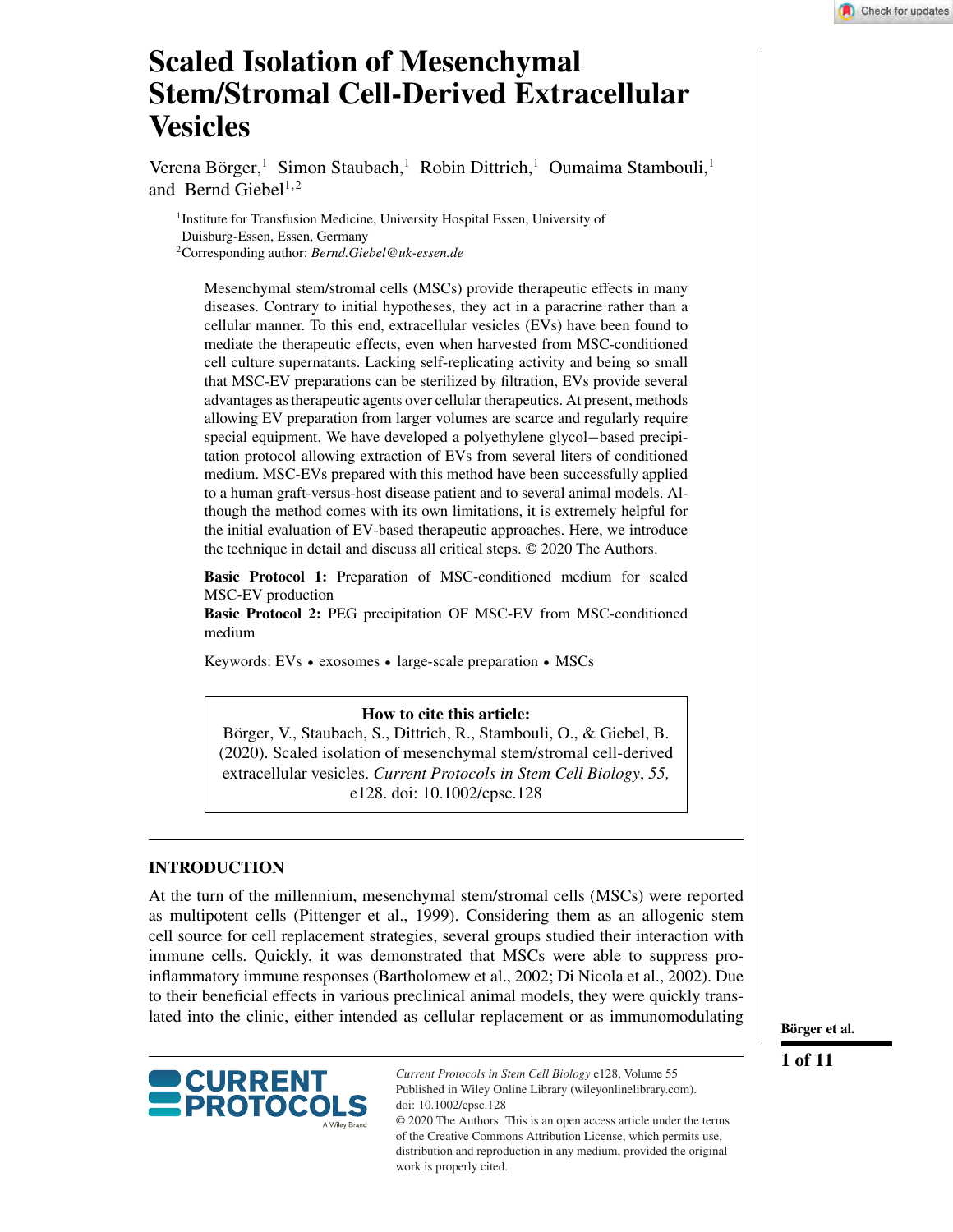cells. Up to now, MSCs have been applied in more than 1000 different clinical trials for the treatment of numerous different diseases (Heldring, Mager, Wood, Le Blanc, & Andaloussi, 2015). Despite positive effects in various settings, the MSCs were barely detected in affected tissues, resulting in the hypothesis that they mainly act via their secretome rather than in a direct cellular manner (Caplan & Correa, 2011; Caplan & Dennis, 2006). Indeed, it was quickly demonstrated using the examples of an acute kidney injury model and a myocardial infarction model that MSCs exert their therapeutic effects via small extracellular vesicles (EVs), such as exosomes and microvesicles, having diameters of up to 200 nm. Indeed, an array of different head-to-head studies confirmed that preparations that are highly enriched for such vesicles exert comparable therapeutic activities as their parental MSCs (Bruno et al., 2009; Doeppner et al., 2015; He et al., 2012).

Compared to cellular transplants, EV products provide some significant advantages. Due to their small sizes, MSC-EV preparations can be processed by filtration through filters with 0.22-um pores, which is considered as sterilization. In contrast to cells, EVs are not self-replicating and thus lack any endogenous tumor-formation potential. Furthermore, their overall handling is much easier than that of cellular products. All of these features are essential requirements for an off-the-shelf product (Lener et al., 2015).

Although we are not aware of the exact mode of action, it appears MSC-EV preparations act multimodally. Among other activities, they can modulate pro-inflammatory into regulatory immune responses, presumably an essential requirement for regenerative processes (Börger et al., 2017; Giebel & Hermann, 2019).

A bottleneck in preparing MSC-EVs for clinical applications is the fact that liters of conditioned medium (CM) need to be prepared for the treatment of an individual patient. Classically, EVs have been prepared by differential centrifugation procedures, in which the initial volume is reduced during ultracentrifugation (see Current Protocols article: Thery, Amigorena, Raposo, & Clayton, 2006). Since even the largest rotors cannot process more than 400 ml in a single, typically 2-hr run, a challenge in the field is to find other, more effective methods of volume reduction. All available methods have their own limitations, such as purity, scalability, and time/cost factor (Watson et al., 2018). Currently, tangential flow filtration (TFF) is increasingly discussed as an effective method for volume reduction (Nordin, Bostancioglu, Corso, & El Andaloussi, 2019). However, this requires specific equipment, and optimization for clinical grade production is still ongoing. Here, we present a scalable, easy-to-handle and cost-effective procedure for the preparation of EVs from larger MSC-CM volumes, which could potentially be used for the clinical-grade production of MSC-EVs (Figs. 1 and 2).

Facing the situation of a treatment-refractory graft-versus-host disease (GvHD) patient for whom no additional treatment options existed in 2011, we considered treating her with MSC-EVs and had to address the challenge of effectively extracting small EVs (<200 nm) from more than 4 L of MSC-CM. As EVs share many physical properties with viruses, especially lentiviruses (Nguyen, Booth, Gould, & Hildreth, 2003), which can effectively be prepared from larger supernatants by polyethylene glycol (PEG) precipitation, we established and optimized a PEG precipitation protocol for small EVs (Ludwig et al., 2018). Subsequently, the protocol was used to prepare MSC-EVs for the successful treatment of the GvHD patient (Kordelas et al., 2014). Notably, as demonstrated at the example of an ischemic stroke mouse model, PEG-prepared MSC-EVs showed comparable effects as their parental a MSCs (Doeppner et al., 2015).

## *PEG precipitation allows the scaled preparation of functional EVs*

Briefly, after obtaining MSC-CM (Basic Protocol 1), the protocol (Basic Protocol 2) starts **Börger et al.** with a 2000  $\times$  *g* centrifugation step (Fig. 1). It is followed by a mid-speed centrifugation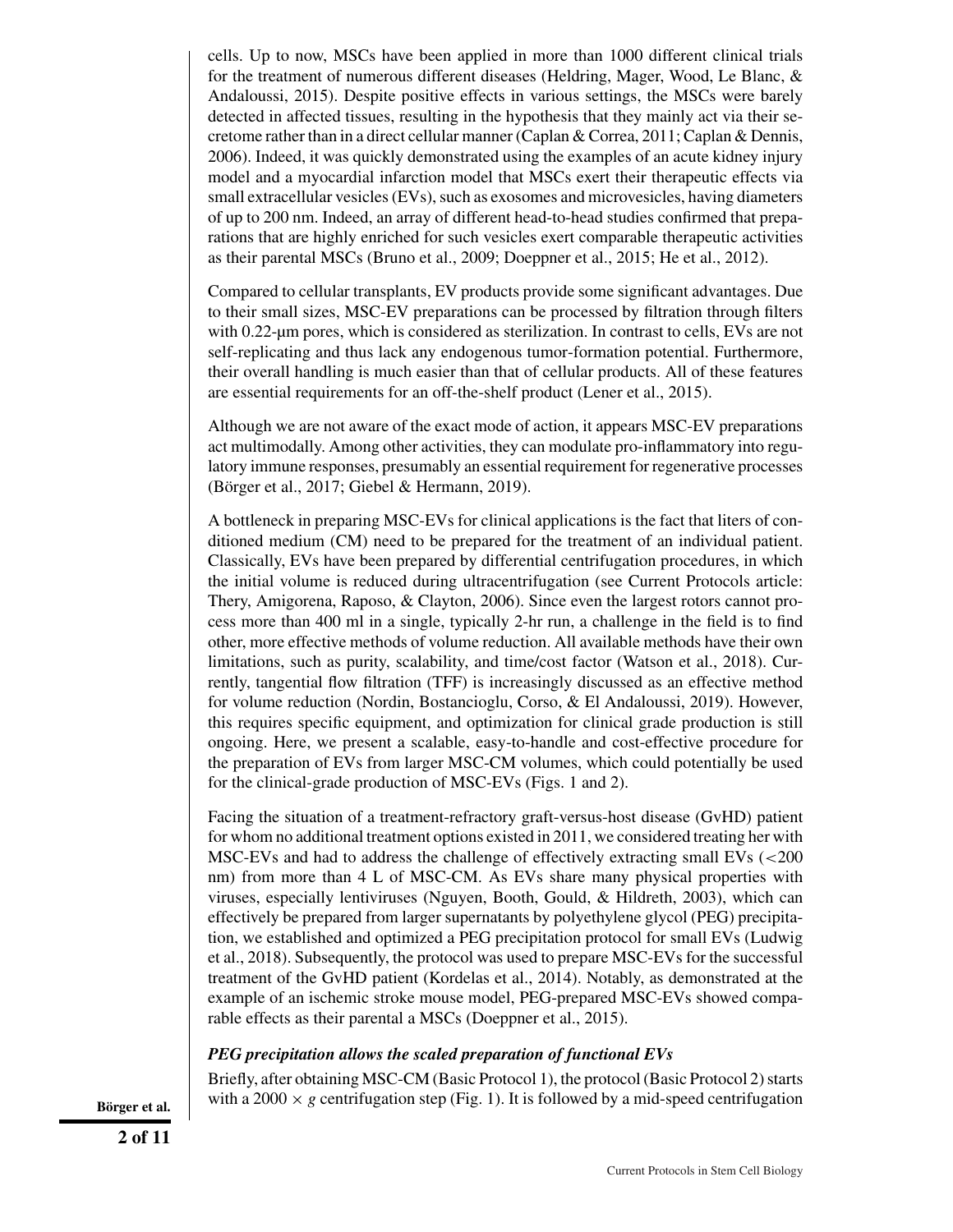

**Figure 1** Harvested MSC-CM is collected and spun down for 15 min at 2000  $\times$  g, 4°C. Supernatant is transferred into storage containers and placed at −20°C until processing.



**Figure 2** Harvested MSC-CM is pooled and spun down for 45 min at 6800  $\times$  g, 4 °C. The supernatant (SN) is filtered through a 0.22-μm pore-size filter, adjusted to concentrations of 10% PEG 6000 and 75 mM NaCl, and incubated for 8-16 hr at 4°C. The suspension is centrifuged for 30 min at 1500  $\times$  g, 4°C. The pellet is resuspended and washed in NaCl. EVs are reprecipitated by ultracentrifugation for 130 min at 100,000  $\times$  g, 4°C. The obtained EV pellet is resuspended in buffer and stored at −80°C until use.

(depending on the maximum rotation speed of the rotor: 6800 to  $10,000 \times g$ ) and a filtration step to successively remove contaminating cells, larger debris, and EVs that are larger than 200 nm (Fig. 2). Next, PEG precipitation occurs overnight, and the small EVs are pelleted at  $1500 \times g$ . To remove the PEG effectively, the precipitated EVs are washed with 0.9% NaCl and are pelleted again by ultracentrifugation. Thereafter, they are resuspended in the buffer of choice, e.g., HEPES or 0.9% NaCl, and stored −80°C until use (Fig. 2).

# **PREPARATION OF MSC-CONDITIONED MEDIUM FOR SCALED MSC-EV PRODUCTION**

For scaled MSC-EV production, MSCs derived from bone marrow aspirates of healthy individuals are raised in 4-layered tissue culture stacks in human platelet lysate (hPL)−supplemented cultivation medium. During the expansion process, CM is harvested every 48 hr in a cumulative manner. Of note, to obtain optimal cell **Börger et al.** 

*BASIC PROTOCOL 1*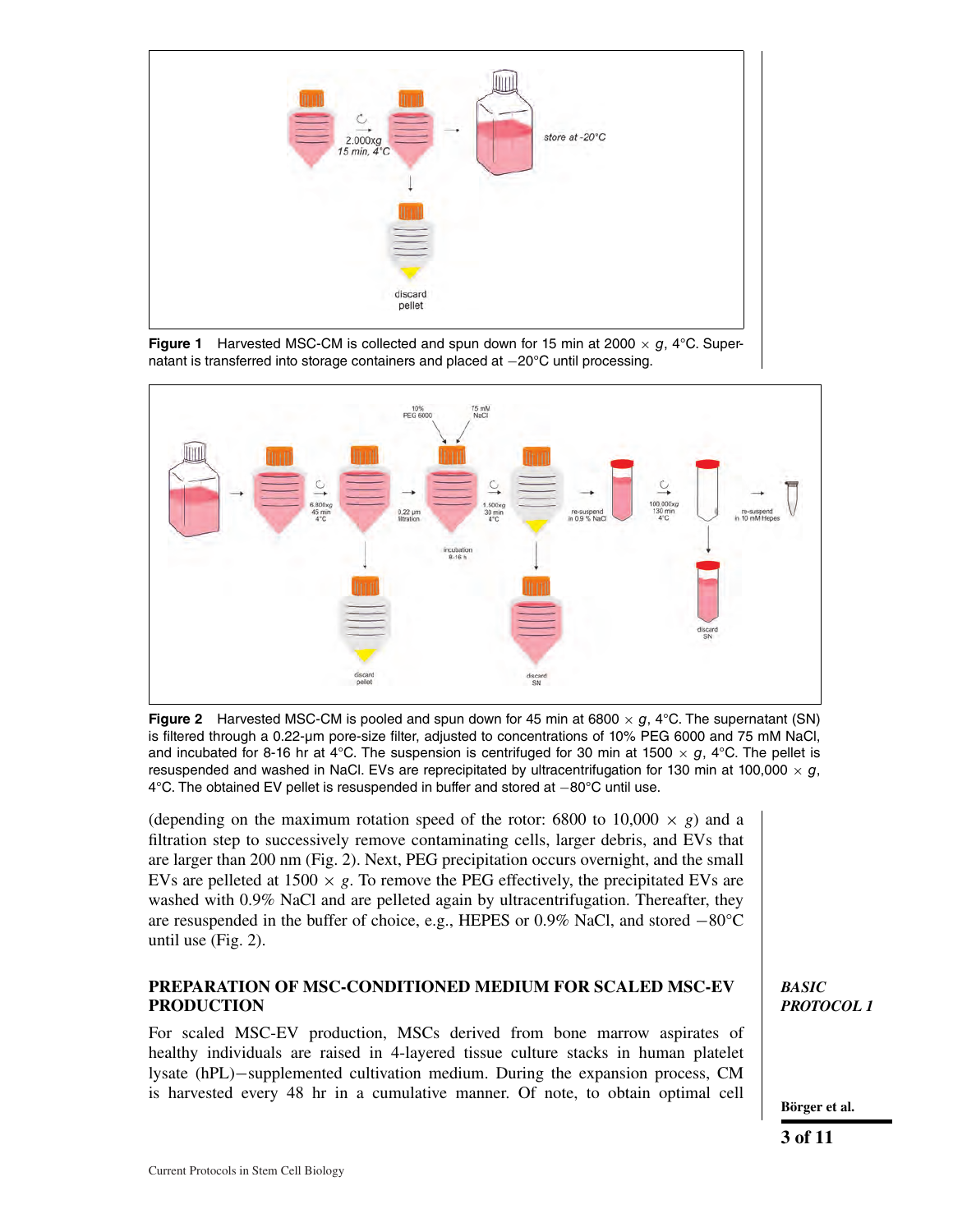expansion required for optimal MSC-EV yield, we do not remove the EVs from the hPLsupplemented cultivation medium.

*NOTE:* All steps should be performed under sterile conditions.

## *Materials*

Mesenchymal stem/stromal cells (MSCs; see appropriate articles in *Current Protocols in Stem Cell Biology*)

Cultivation medium (see recipe)

 $1 \times$  trypsin/EDTA solution (see recipe) or other suitable enzymatic detachment reagent

Phosphate-buffered saline (PBS; Gibco, cat. no. 70013-016) 0.4% trypan blue (Sigma, cat. no. T8154)

4-layered tissue culture stack (Polystyrene Cell Factory System; ThermoFisher Scientific, cat. no. 140360)

Microscope

500-ml centrifugation tubes (Corning, cat. no. 431123)

Neubauer chamber (hemocytometer)

Medium-speed centrifuge (e.g., Avanti J26XP with rotor JS-5.3, Beckman Coulter)

Additional reagents and equipment for cell culture, including counting viable cells by trypan blue exclusion (see Current Protocols article: Phelan & May, 2015)

# *Cultivation of MSCs for scaled CM collection*

1. Seed MSCs at a density of around 800 to 1500 MSCs/cm<sup>2</sup> in a 4-layered tissue culture stack containing 400 ml cultivation medium. Document the number of seeded cells.

*Proliferating MSCs, independent of their origin (including bone marrow, adipose tissue, perinatal tissue), should be raised in serum, or, if xeno-free settings are intended, in hPL-supplemented medium (10%). Because of their low protein content, which is not compatible with the PEG precipitation, chemically defined media are not applicable.*

2. Examine the confluence of the cells with a microscope daily.

*Determine the approximate confluence of the cells; train participating co-workers to reach comparable outcomes.*

3. Change medium when cells have reached ∼50% confluency.

*Discard the first harvest of CM. Because of low cell number, it contains only a low number of EVs.*

4. Collect the CM every 48 hr from MSCs showing 50% to 90% confluency.

*MSCs normally need to be split once a week before reaching 100% confluency. Typically, collection of CM can be performed up to two times before each split.*

5. For passaging, detach MSCs with suitable enzymatic detachment reagents and harvest the cells. For example, use 150 ml of  $1 \times$  trypsin/EDTA for 5 min, at 37 °C. Stop reaction by adding an equal volume of fresh cultivation medium; transfer to a 500-ml centrifugation tube, and spin down for 5 min at 900  $\times$  g.

*To save conditioned medium for use in Basic Protocol 2, do not stop the enzymatic reaction with CM. No enzymes should reside in the CM being used for the EV isolation, so it is critical to only use fresh cultivation medium prepared as in Reagents and Solutions for this step.*

**Börger et al.**

**4 of 11**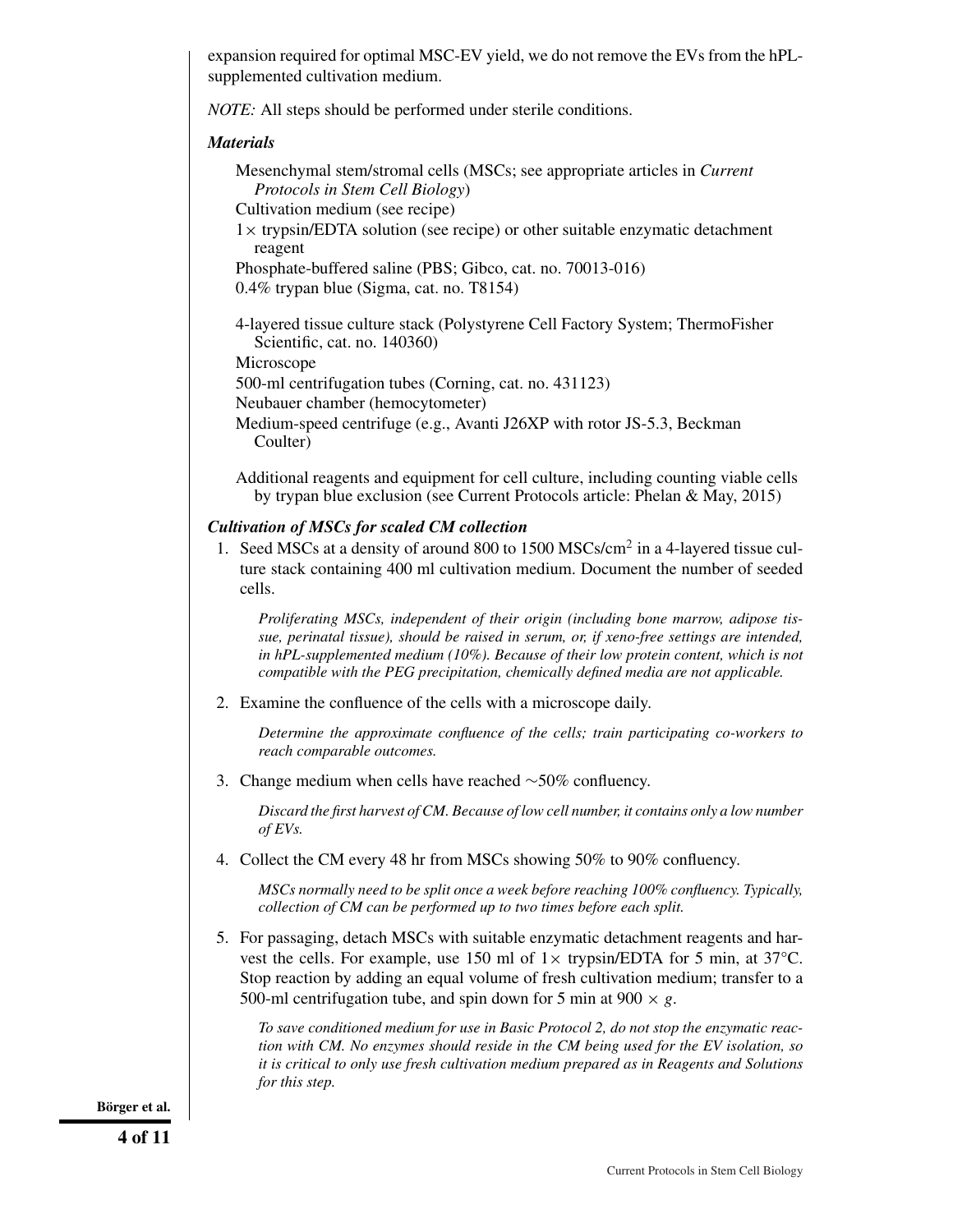- 6. Resuspend pelleted cells in an appropriate volume of cultivation medium or PBS and determine the number of viable cells by trypan blue staining in a Neubauer chamber (hemocytometer; see Current Protocols article: Phelan & May, 2015).
- 7. Calculate the cell equivalents from which the CM was harvested:

$$
n(t_z)=n_0\cdot e^{k\cdot t_z}
$$

 $n(t_7)$ : cell number during medium harvest at a time point  $t_7$ ;  $n_0$ : number of originally seeded cells.

$$
k = \ln\left(\frac{n_1}{n_0}\right) \cdot \frac{1}{t_1}
$$

 $n_1$ : cell number during passaging at time point  $t_1$ .

As an example, if  $2 \times 10^6$  cells were seeded on day 0, and  $4 \times 10^7$  cells are harvested on *day 8 with the cells in exponential growth, the cell equivalent of day 6 CM is calculated as follows:*

$$
k = \ln\left(\frac{4 \times 10^7}{2 \times 10^6}\right) \cdot \frac{1}{8}
$$

$$
k = 0.374
$$

$$
n(t_6) = 2 \times 10^6 e^{0.374 \cdot 6}
$$

$$
n(t_6) = 18.91 \times 10^6
$$

*Thus, at day 6, the CM can be considered to contain EVs from*  $\sim$ 1.89  $\times$  10<sup>7</sup> *cell equivalents.*

## *Preparation of MSC-CM*

8. Transfer the collected MSC-CM to a new centrifuge tube.

*The size of the centrifuge tubes should be chosen based on the amount of cell culture. For small scale (up to 150 ml CM), 50-ml tubes are sufficient. For larger volumes (*>*150 ml) bigger tubes (e.g., 500-ml centrifugation tubes) are mandatory.*

- 9. Centrifuge the CM 15 min at  $2000 \times g$ ,  $4^{\circ}$ C.
- 10. Transfer supernatant to sterile storage containers.

*The pellet contains detached cells and larger debris and should be discarded; only use the supernatant.*

*The supernatant can be stored either in centrifuge tubes or empty medium bottles.*

11. Store CM at −20°C until further processing.

*Supernatants of CM can be stored for up to several months at* −*20°C; however, freezing and thawing cycles should be avoided.*

# **PEG PRECIPITATION OF MSC-EV FROM MSC-CONDITIONED MEDIUM**

The protein content of the CM is critical; thus, only serum- or hPL-supplemented media should be used. CM is harvested in in a cumulative manner, and can be pooled after thawing.

Conditioned medium (CM; Basic Protocol 1) 3.75 M NaCl (see recipe) 50% (w/v) PEG 6000 (see recipe) 0.9% sodium chloride (B. Braun, cat. no. 151072) Medium or buffer of choice: e.g., 10 mM HEPES buffer (see recipe) **Börger et al.** 

## *BASIC PROTOCOL 2*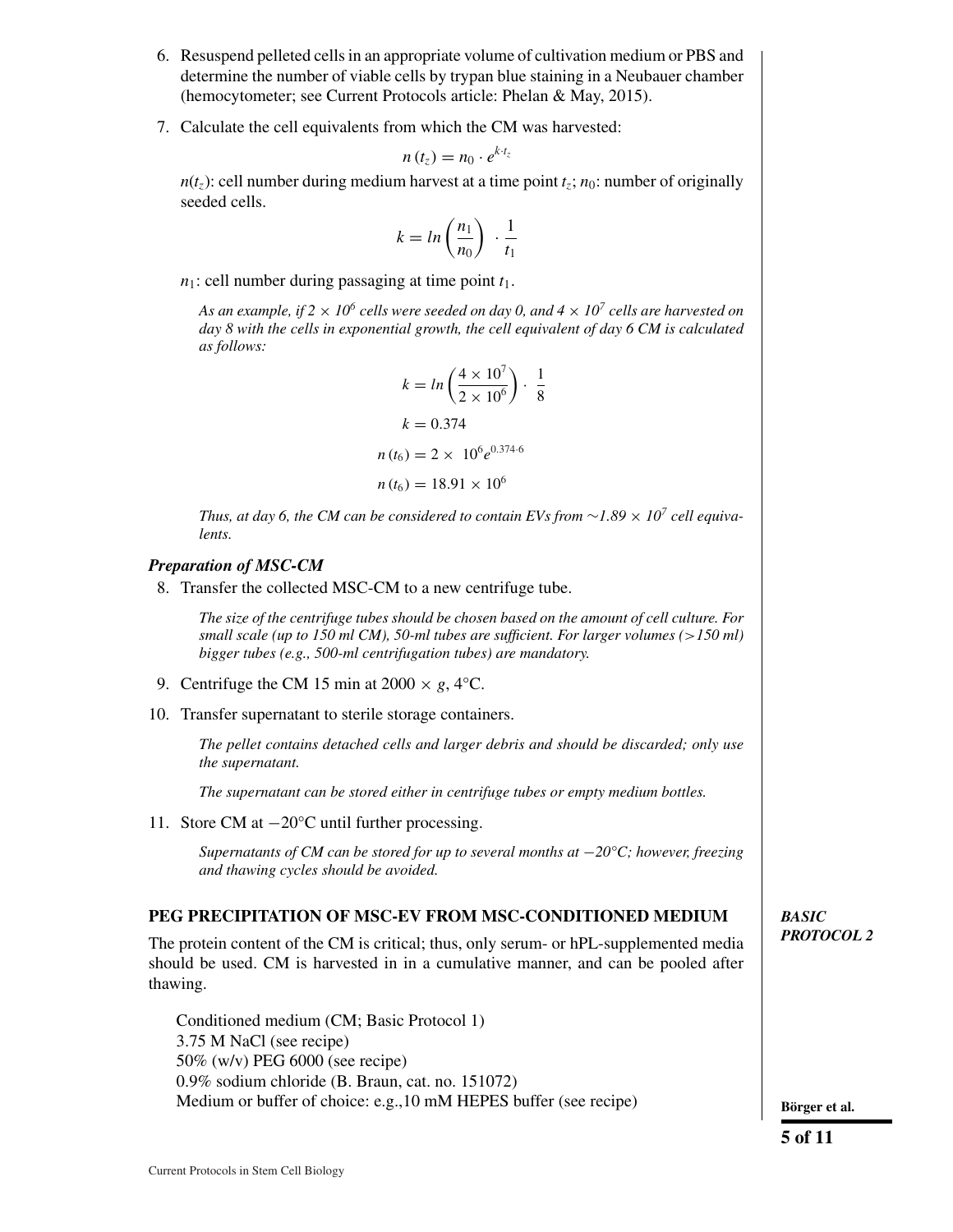Medium-speed centrifuge (e.g., Avanti J26XP with rotor JS-5.3, Beckman Coulter) Rapid flow filter system (e.g., Nalgene, cat. no. 595-4520) 500-ml centrifuge tubes (Corning, cat. no. 431123) Polycarbonate tubes for ultracentrifugation (Beckman Coulter cat. no. 355622) Ultracentrifuge (e.g., L7-65 with rotor Ti45, Beckman Coulter) Low-retention tubes (Kisker, cat. no. G017)

- 1. Thaw CM at 4°C or at room temperature.
- 2. Transfer CM to centrifuge tubes and—depending on the rotor—centrifuge 45 min at a minimum of 6800  $\times$  *g* and maximum of 10,000  $\times$  *g*, 4°C.

*The pellet contains larger debris and should be discarded; only use the supernatant.*

*The maximum g-force that rotors can tolerate varies among available rotors. Rotors should be used that can be spun at least at 6800*  $\times$  *g, and if possible at 10,000*  $\times$  *g.* 

3. Perform a bottle-top filtration of the CM using 0.22-μm filters.

*Depending on the cultivation medium used, pores of the filters tend to clog.*

4. Add PEG 6000 and NaCl to the filtered CM to a final concentration of 10% or 75 mM, respectively:

| $CM$ [ml] | 50% PEG 6000 [ml] | $3.75$ M NaCl [ml] |
|-----------|-------------------|--------------------|
| 10        | 2.56              | 0.26               |
| 40        | 10.26             | 1.03               |
| 100       | 25.64             | 2.56               |
| 400       | 102.56            | 10.26              |
| 1000      | 256.41            | 25.64              |
| 2000      | 512.82            | 51.28              |
| 4000      | 1025.64           | 102.56             |
| 10,000    | 2564.10           | 256.41             |

- 5. Incubate the suspension for 8-16 hr at  $4^{\circ}$ C (overnight).
- 6. Mix the suspension well before transferring to centrifuge tubes.

*Tubes from the preparation of the CM in Basic Protocol 1 can be re-used if they were kept sterile.*

*Over time, the suspension will form layers. After mixing, the suspension should appear homogenous.*

- 7. Centrifuge 30 min at  $1500 \times g$ ,  $4^{\circ}$ C.
- 8. Remove and discard the supernatant carefully using a pipette; keep the white pellet.

*The supernatant should be removed from the pellet as completely as possible. With some exercise, residual supernatant also can be carefully rinsed off.*

9. Resuspend the pellet in 10 ml 0.9% NaCl until the pellet is completely dispersed.

*The suspension should be clear and should show no PEG lumps.*

10. Transfer the suspension to ultracentrifuge tubes.

*Ultracentrifuge tubes are available in different materials; we have experienced the best recoveries in polycarbonate tubes.*

11. To transfer residual material, rinse the centrifuge tubes from the PEG precipitation with 25 ml of 0.9% NaCl.

**Börger et al.** 12. Transfer each washing to the same ultracentrifuge tube as its original pellet.

**6 of 11**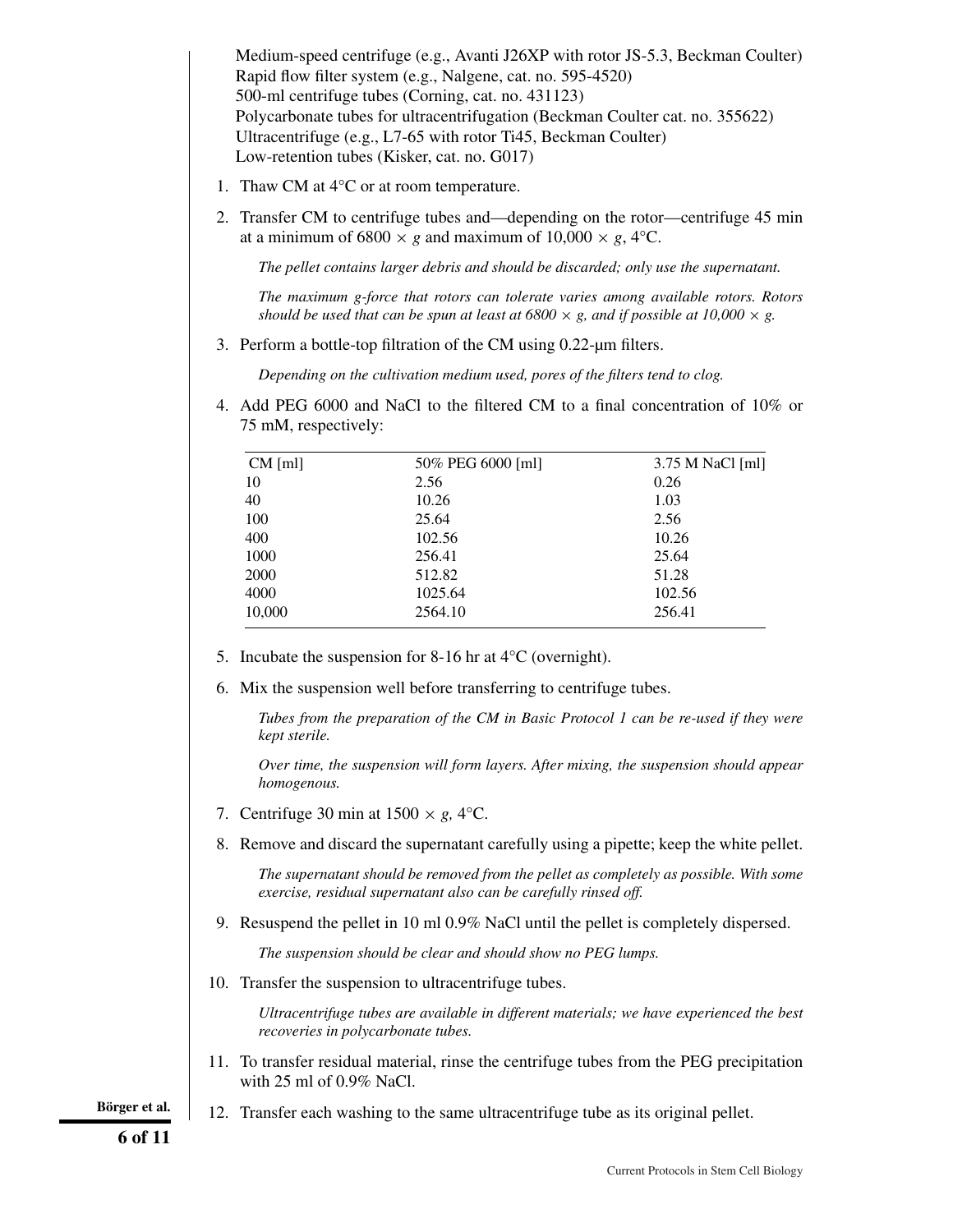- 13. Add 0.9% NaCl to the tubes to a final volume of 65 ml. Close the tubes with their lids.
- 14. Balance/tare tubes before loading tubes opposite to each other.

*For high-speed centrifugation, tubes need to be balanced according to the manufacturer's instructions. We tolerate a maximum discrepancy of 0.01 g. For odd numbers, load an empty tube with water to an equivalent weight and use it to balance the rotor.*

*Mark the outer side of each tube on the lid to easily identify the pellets following centrifugation.*

15. Ultracentrifuge 130 min at  $100,000 \times g$ ,  $4^{\circ}$ C.

*Deceleration must be set without the brake. Total running time will thus increase to around 140 min.*

- 16. Take the tubes out of the rotor and place on ice.
- 17. Carefully remove the supernatant with a pipette, and discard it.

*Avoid contact between the pipette and the pellet on the wall of the tube, which may be difficult to see. The mark on the lid allows localization of the pellet in case it is invisible. All of the supernatant should be removed from the pellet. The final residual amount can be carefully rinsed off; to avoid losing material, hold the pellet-containing side of the ultracentrifuge tube upwards.*

18. Resuspend the pellet in an appropriate volume of the medium or buffer of choice.

*We resuspend the yield of the CM of*  $4 \times 10^7$  *cells in 1 ml 10 mM HEPES buffer. For reproducibility, we recommend always resuspending the pellet in a defined volume per cell equivalent.*

19. Add half of the calculated amount of buffer to the ultracentrifuge tubes, rinse the walls, and resuspend the pellet for a minimum of 4 min.

*Avoid air bubble formation during resuspension. It is best to resuspend by repetitive pipetting, keeping the tip always in the liquid.*

- 20. Add buffer to the final volume.
- 21. Store small aliquots of the EV preparation in appropriate containers at −80°C.

*We have compared several commercially available tubes and currently store our samples in Kisker low-retention tubes. Other tubes can be used, but should be tested for their impact on particle recovery and EV characteristics after storage.*

*Example results are shown in Table 1.*

# **REAGENTS AND SOLUTIONS**

## *Cultivation medium*

DMEM, low-glucose (Pan Biotech, cat. no. P04-01500)

- 10% human platelet lysate (hPL; in house production; available also from Macopharma and PL Bioscience)
- 100 U/ml, penicillin-streptomycin-glutamine (Life Technologies, cat. no. 10378016)

5 IU/ml heparin (Ratiopharm, cat. no. N68743.06) Store up to 4 weeks at 4°C

## *HEPES buffer, 10 mM*

Add 1 ml of 1 M HEPES (Gibco, cat. no. 15630049) to 99 ml of 0.9% NaCl (B. Braun, cat. no. 151072). Sterilize by filtration using a 0.22-um bottle-top filter. Store up to 6 months at  $4^{\circ}$ C.

**Börger et al.**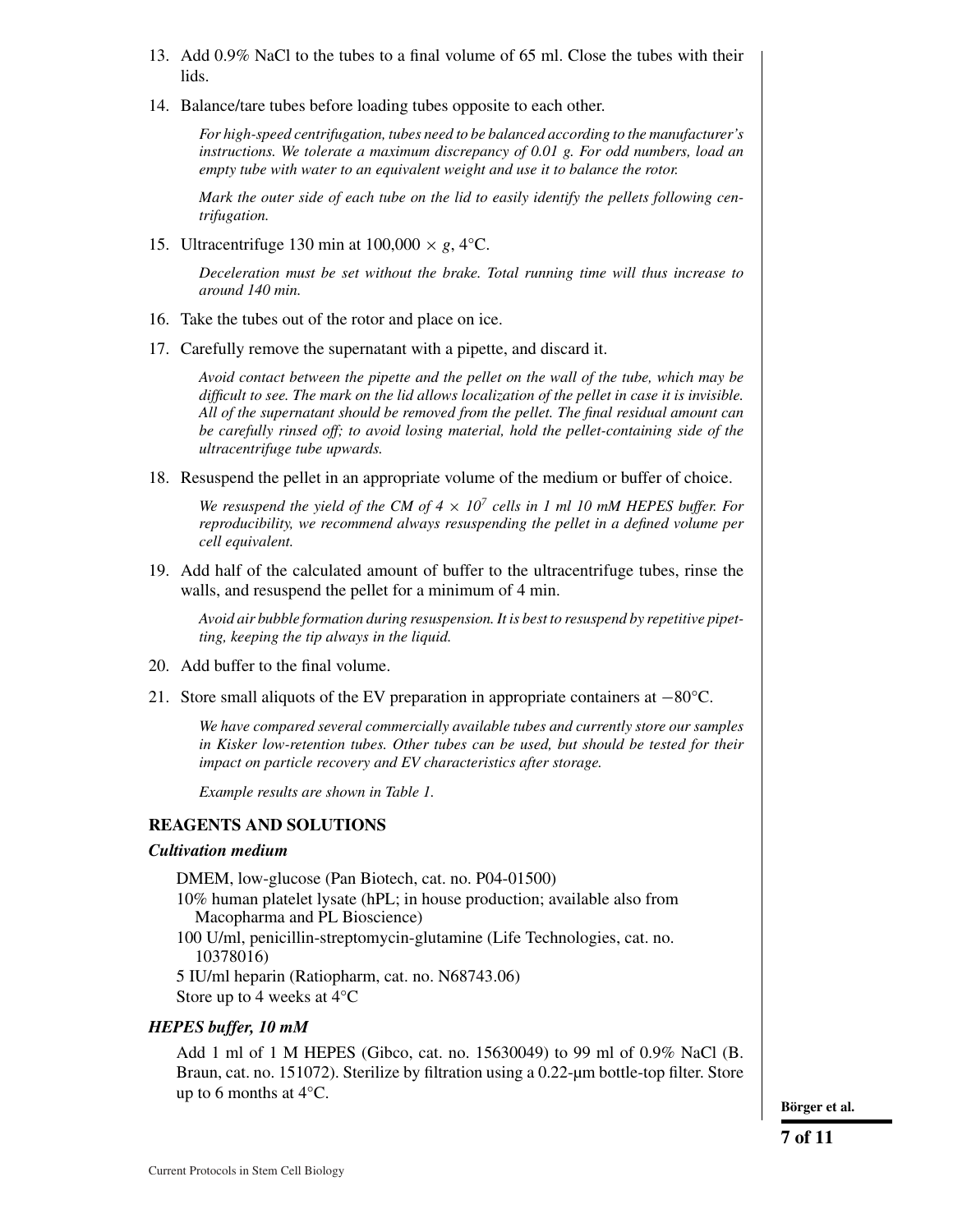| Volume supernatant [ml]:                                            | 4300                                                    | Cell count:                     | $6.45 \times 10^{8}$  |  |  |
|---------------------------------------------------------------------|---------------------------------------------------------|---------------------------------|-----------------------|--|--|
| Complete medium (after 6800-10,000 $\times$ g centrifugation)       |                                                         |                                 |                       |  |  |
| Protein concentration [ng/µl]:<br>From BCA                          | 5,224.69                                                | Protein total [mg]:<br>From BCA | 22,466                |  |  |
| Particle concentration [per ml]:<br>From NTA                        | $2.0 \times 10^{9}$                                     | Particle total:<br>From NTA     | $8.6 \times 10^{13}$  |  |  |
| Particle size [nm]:<br>From NTA_Average Size $(\times 50$<br>Value) | 100.3                                                   |                                 |                       |  |  |
| EVs                                                                 |                                                         |                                 |                       |  |  |
| Resuspended in:                                                     | $\boxtimes$ 10 mM<br><b>HEPES NaCl</b><br>$\Box$ Other: | Volume [ml]:                    | 16.1                  |  |  |
| Protein concentration [ng/µl]:<br>From BCA                          | 5518.45                                                 | Protein total [mg]:<br>From BCA | 88.85                 |  |  |
| Particle concentration [pro ml]: From<br><b>NTA</b>                 | $2.5 \times 10^{11}$                                    | Particle total:<br>From NTA     | $4.03 \times 10^{12}$ |  |  |
| Particle size [nm]:<br>From NTA_Average Size $(\times 50$<br>Value) | 116.3                                                   |                                 |                       |  |  |
| Recovery $[\%]$ :<br>(Particle total EV/particle total CM)          | 4.69                                                    | Particle/mg protein:            | $4.5 \times 10^{10}$  |  |  |

#### **Table 1** Example Results for Basic Protocol 2

## *NaCl, 3.75 M*

Weigh 219 g sodium chloride (Sigma Aldrich, cat. no. 71376), transfer to a 1 L glass bottle, make up to 1000 ml with distillated water, and autoclave. Store up to 6 months at room temperature.

## *PEG 6000, 50% (w/v)*

Weigh 250 g PEG 6000 (Sigma Aldrich, cat. no. 81260), transfer to a 1-L glass bottle, and make up to 500 ml with distilled water (50% w/v). Shake the bottle to mix the components, and use a magnetic stirrer until the PEG is completely dissolved, shaking from time to time. Autoclave, and store at room temperature for up to 6 months.

## *Trypsin/EDTA, 1***×**

50 ml 10× trypsin/EDTA (PAN Biotech, cat. no. P10-024100) 450 ml phosphate-buffered saline (PBS; Gibco, cat. no. 70013-016) Store up to 4 weeks at 4°C

#### **COMMENTARY**

#### **Background Information**

The method given here is applicable for the large-scale isolation of EVs from CM of various cell types. EVs harvested with this method from MSC-conditioned media have been successfully applied to various preclinical models (Doeppner et al., 2015; Drommelschmidt et al., 2017; Gussenhoven et al., 2019;

Ophelders et al., 2016; Wang et al., 2020). EVs share several features with viruses, such as their size and a comparable molecular assembly. Since viruses can be concentrated by PEG precipitation (Kanarek & Tribe, 1967; Kohno et al., 2002; Vajda, 1978), we adopted and optimized protocols originally developed **for al.** et al., 2017; Gussenhoven et al., 2019; for viruses to be used with EVs (Ludwig et al.,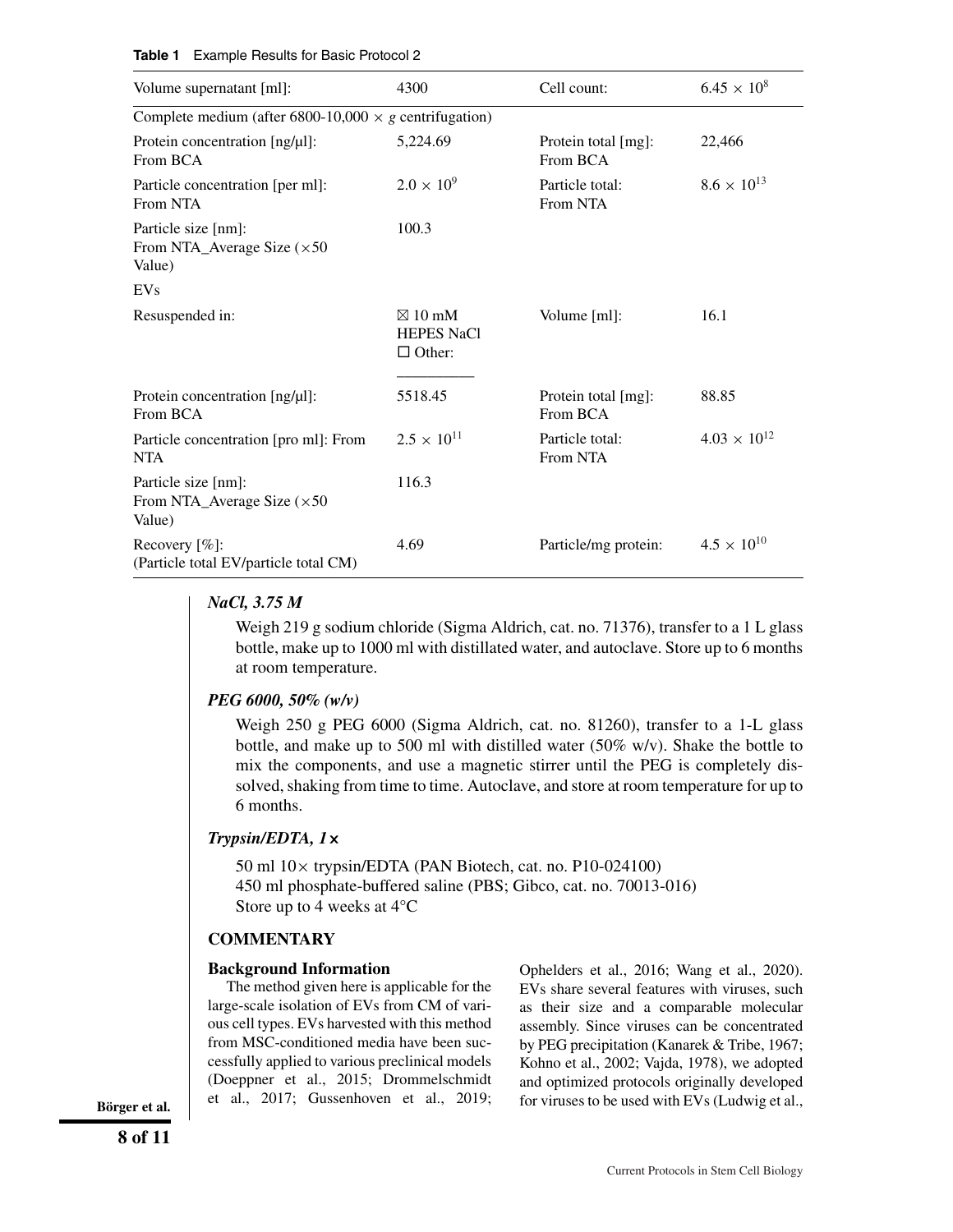|  | <b>Table 2</b> Troubleshooting Guide for Isolation of MSC-Derived EVs |  |  |  |  |
|--|-----------------------------------------------------------------------|--|--|--|--|
|--|-----------------------------------------------------------------------|--|--|--|--|

| Problem                                                                                                                 | Possible solution                                                                                                                                                                                                                                           |  |  |  |
|-------------------------------------------------------------------------------------------------------------------------|-------------------------------------------------------------------------------------------------------------------------------------------------------------------------------------------------------------------------------------------------------------|--|--|--|
| <b>Preparation of CM</b>                                                                                                |                                                                                                                                                                                                                                                             |  |  |  |
| Filtration of MSC-CM causes filter<br>clogging                                                                          | Always centrifuge the CM first and filter it in a second step;<br>alternatively, use different material for the filter membrane                                                                                                                             |  |  |  |
| <b>PEG</b> precipitation                                                                                                |                                                                                                                                                                                                                                                             |  |  |  |
| PEG incompletely dissolved                                                                                              | Increase the time and speed of magnetic stirring and check after<br>autoclaving the solution for residual solids                                                                                                                                            |  |  |  |
| Absence of white precipitate pellet<br>after PEG precipitation and<br>subsequent $1500 \times g$ centrifugation<br>step | Check for correct volumes of added reagents<br>Check on cultivation medium used; was serum or hPL added?<br>Incubation time of PEG precipitation should be between 8-16 hr;<br>modified incubation times may affect the recovery                            |  |  |  |
| Pellet after $1500 \times g$ cannot be<br>resuspended                                                                   | The precipitate from a maximum of 750 ml of CM should be applied<br>to the 65 ml transferred to the ultracentrifuge tubes                                                                                                                                   |  |  |  |
| <b>Ultracentrifugation</b>                                                                                              |                                                                                                                                                                                                                                                             |  |  |  |
| Precipitates become visible after<br>filling ultracentrifuge tubes with<br>samples of the resuspended PEG<br>pellet     | Check the volume equivalents of CM which was pelleted,<br>resuspended, and transferred to the ultracentrifuge tube; do not load<br>more than 750 ml original CM equivalents per ultracentrifuge tube<br>Invest more effort to disperse the pellet correctly |  |  |  |
| Lack of visible EV pellet after<br>$100,000 \times g$ centrifugation                                                    | Check the seeded cell number; analyze obtained EVs with<br>appropriate methods (like NTA or Western blot). If EVs are<br>detectable, check the ultracentrifugation speed. It might be too low,<br>or the run was interrupted.                               |  |  |  |
| High protein concentration in<br>obtained EV preparations                                                               | Removal of residual supernatant after the $1500 \times g$ step will<br>decrease the protein concentration; EVs may not have been carefully<br>resuspended following PEG precipitation (proteins stick to EVs)                                               |  |  |  |

2018). The principle of the PEG precipitation is based on replacement of water molecules that form a hydrate envelope around the EVs. Due to the hydrophobic effect, the EVs precipitate surrounded by PEG, leading to a massive volume reduction, mandatory for using subsequent ultracentrifugation-based methods. Our group established the method as a low-cost alternative to commercially available EV precipitation products.

### **Critical Parameters and Troubleshooting**

Table 2 lists problems that may arise with the protocols in this article along with possible solutions.

For a scalable system with larger volumes  $(>10$  L), the described method is limited. As an alternative method, TFF appears feasible. Depending on the system, TFF can be scaled to process hundreds of liters in relatively short time intervals. TFF devices from some companies are provided as automated, scalable systems, both as benchtop devices for research labs and as big machines for industry. First attempts to prepare EVs using TFF have already been published (Busatto et al., 2018; Heinemann et al., 2014). Notably, expensive hardware needs to be purchased. In contrast, for the PEG precipitation, only centrifuges are required, which should belong to each lab working with EVs.

Although the described method can be scaled for EV preparation, there are some bottlenecks to be discussed. The method needs to be considered an open system, including numerous handling steps that increase the risk of contamination. The method is only scalable to mid-range. The limiting factor is the centrifuge size. For example, only up to 5 L can be processed if only one ultracentrifuge run is going to be performed to remove residual PEG from the samples. In total, this is still 14-fold more than the amount that can be processed by conventional differential centrifugation protocols. For larger volumes, several runs need to be performed.

## **Time Consideration**

The given method is applicable for largescale isolation of CM from MSCs. With this approach, up to 10 L can be processed within **Börger et al.**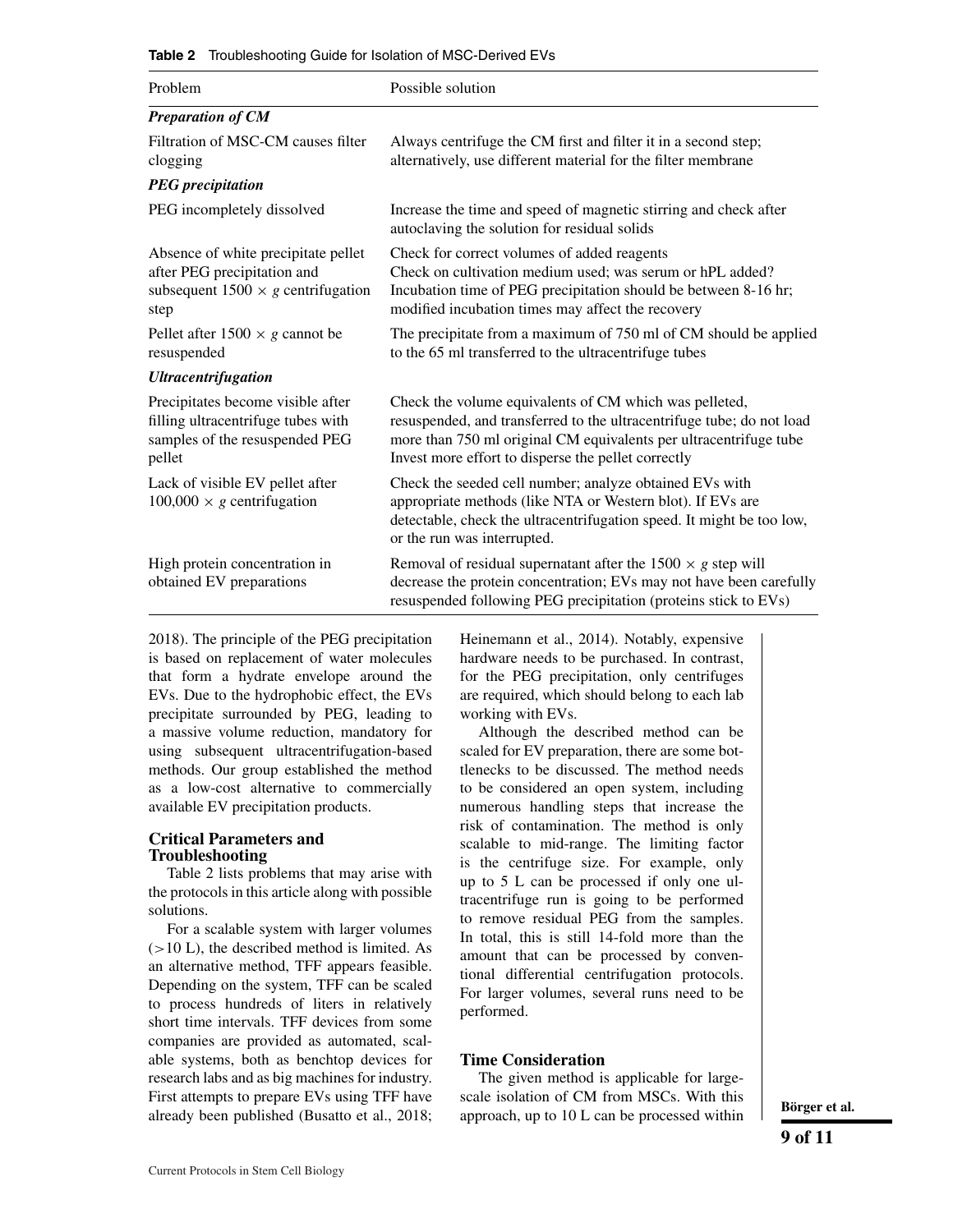24 hr (including overnight incubation) on 2 subsequent days.

In detail, for the preparation of the medium in advance of the PEG precipitation, approximately 2 hr are needed, including the centrifugation and filtration of the CM. For the precipitation itself, we recommend overnight incubation. On the following day, another 5 hr need to be invested, including the 130 min for the ultracentrifugation run.

#### **Acknowledgments**

B.G. received funding from ERA-NET EuroTransBio, from the LeitmarktAgentur.NRW and European Union (European Regional Development Fund 2014–2020), and from the EU Commission for the Horizon 2020 project EVPRO  $[H_2O20-NMBP-TR-IND-2018]$ . Open access funding enabled and organized by Projekt DEAL.

We thank Michel Bremer and Tobias Tertel for assistance in figure layout and Yanis Mouloud for proofreading.

#### **Author Contributions**

**Verena Börger:** Conceptualization; project administration; writing-original draft; writing-review & editing. **Simon Staubach:** Conceptualization; project administration; writing-review & editing. **Robin Dittrich:** Data curation; writing-review & editing. **Oumaima Stambouli:** Writing-review & editing. **Bernd Giebel:** Methodology; supervision; writing-review & editing.

#### **Literature Cited**

- Bartholomew, A., Sturgeon, C., Siatskas, M., Ferrer, K., McIntosh, K., Patil, S., … Hoffman, R. (2002). Mesenchymal stem cells suppress lymphocyte proliferation in vitro and prolong skin graft survival in vivo. *Experimental Hematology*, *30*, 42–48. doi: [10.1016/S0301-472X\(01\)](http://doi.org/10.1016/S0301-472X(01)00769-X) [00769-X.](http://doi.org/10.1016/S0301-472X(01)00769-X)
- Börger, V., Bremer, M., Ferrer-Tur, R., Gockeln, L., Stambouli, O., Becic, A., & Giebel, B. (2017). Mesenchymal stem/stromal cell-derived extracellular vesicles and their potential as novel immunomodulatory therapeutic agents. *International Journal of Molecular Sciences*, *18*, 1450. doi: [10.3390/ijms18071450.](http://doi.org/10.3390/ijms18071450)
- Bruno, S., Grange, C., Deregibus, M. C., Calogero, R. A., Saviozzi, S., Collino, F., … Camussi, G. (2009). Mesenchymal stem cell-derived microvesicles protect against acute tubular injury. *Journal of the American Society of Nephrology*, *20*, 1053–1067. doi: [10.1681/ASN.](http://doi.org/10.1681/ASN.2008070798) [2008070798.](http://doi.org/10.1681/ASN.2008070798)

Busatto, S., Vilanilam, G., Ticer, T., Lin, W. L., Dickson, D. W., Shapiro, S., … Wolfram, J. **Börger et al.** (2018). Tangential flow filtration for highly ef-<br>**tion** of certain myxoviruses with polyethylene

ficient concentration of extracellular vesicles from large volumes of fluid. *Cells*, *7*, 273. doi: [10.3390/cells7120273.](http://doi.org/10.3390/cells7120273)

- Caplan, A. I., & Correa, D. (2011). The MSC: An injury drugstore. *Cell Stem Cell*, *9*, 11–15. doi: [10.1016/j.stem.2011.06.008.](http://doi.org/10.1016/j.stem.2011.06.008)
- Caplan, A. I., & Dennis, J. E. (2006). Mesenchymal stem cells as trophic mediators. *Journal of Cellular Biochemistry*, *98*, 1076–1084. doi: [10.1002/jcb.20886.](http://doi.org/10.1002/jcb.20886)
- Di Nicola, M., Carlo-Stella, C., Magni, M., Milanesi, M., Longoni, P. D., Matteucci, P., … Gianni, A. M. (2002). Human bone marrow stromal cells suppress T-lymphocyte proliferation induced by cellular or nonspecific mitogenic stimuli. *Blood*, *99*, 3838–3843. doi: [10.1182/](http://doi.org/10.1182/blood.V99.10.3838) [blood.V99.10.3838.](http://doi.org/10.1182/blood.V99.10.3838)
- Doeppner, T. R., Herz, J., Gorgens, A., Schlechter, J., Ludwig, A. K., Radtke, S., … Hermann, D. M. (2015). Extracellular vesicles improve poststroke neuroregeneration and prevent postischemic immunosuppression. *Stem Cells Translational Medicine*, *4*, 1131–1143. doi: [10.5966/](http://doi.org/10.5966/sctm.2015-0078) [sctm.2015-0078.](http://doi.org/10.5966/sctm.2015-0078)
- Drommelschmidt, K., Serdar, M., Bendix, I., Herz, J., Bertling, F., Prager, S., … Felderhoff-Müser, U. (2017). Mesenchymal stem cell-derived extracellular vesicles ameliorate inflammationinduced preterm brain injury. *Brain, Behavior, and Immunity*, *60*, 220–232. doi: [10.1016/j.bbi.](http://doi.org/10.1016/j.bbi.2016.11.011) [2016.11.011.](http://doi.org/10.1016/j.bbi.2016.11.011)
- Giebel, B., & Hermann, D. M. (2019). Identification of the right cell sources for the production of therapeutically active extracellular vesicles in ischemic stroke. *Annals of Translational Medicine*, *7*, 188. doi: [10.21037/atm.2019.03.](http://doi.org/10.21037/atm.2019.03.49) [49.](http://doi.org/10.21037/atm.2019.03.49)
- Gussenhoven, R., Klein, L., Ophelders, D., Habets, D. H. J., Giebel, B., Kramer, B. W., … Wolfs, T. (2019). Annexin A1 as neuroprotective determinant for blood-brain barrier integrity in neonatal hypoxic-ischemic encephalopathy. *Journal of Clinical Medicine*, *8*, 137. doi: [10.](http://doi.org/10.3390/jcm8020137) [3390/jcm8020137.](http://doi.org/10.3390/jcm8020137)
- He, J., Wang, Y., Sun, S., Yu, M., Wang, C., Pei, X., … Zhao, W. (2012). Bone marrow stem cells−derived microvesicles protect against renal injury in the mouse remnant kidney model. *Nephrology*, *17*, 493–500. doi: [10.](http://doi.org/10.1111/j.1440-1797.2012.01589.x) [1111/j.1440-1797.2012.01589.x.](http://doi.org/10.1111/j.1440-1797.2012.01589.x)
- Heinemann, M. L., Ilmer, M., Silva, L. P., Hawke, D. H., Recio, A., Vorontsova, M. A., … Vykoukal, J. (2014). Benchtop isolation and characterization of functional exosomes by sequential filtration. *Journal of Chromatography A*, *1371*, 125–135. doi: [10.1016/j.chroma.2014.10.026.](http://doi.org/10.1016/j.chroma.2014.10.026)
- Heldring, N., Mager, I., Wood, M. J., Le Blanc, K., & Andaloussi, S. E. (2015). Therapeutic potential of multipotent mesenchymal stromal cells and their extracellular vesicles. *Human Gene Therapy*, *26*, 506–517. doi: [10.1089/hum.2015.](http://doi.org/10.1089/hum.2015.072) [072.](http://doi.org/10.1089/hum.2015.072)
- Kanarek, A. D., & Tribe, G. W. (1967). Concentra-